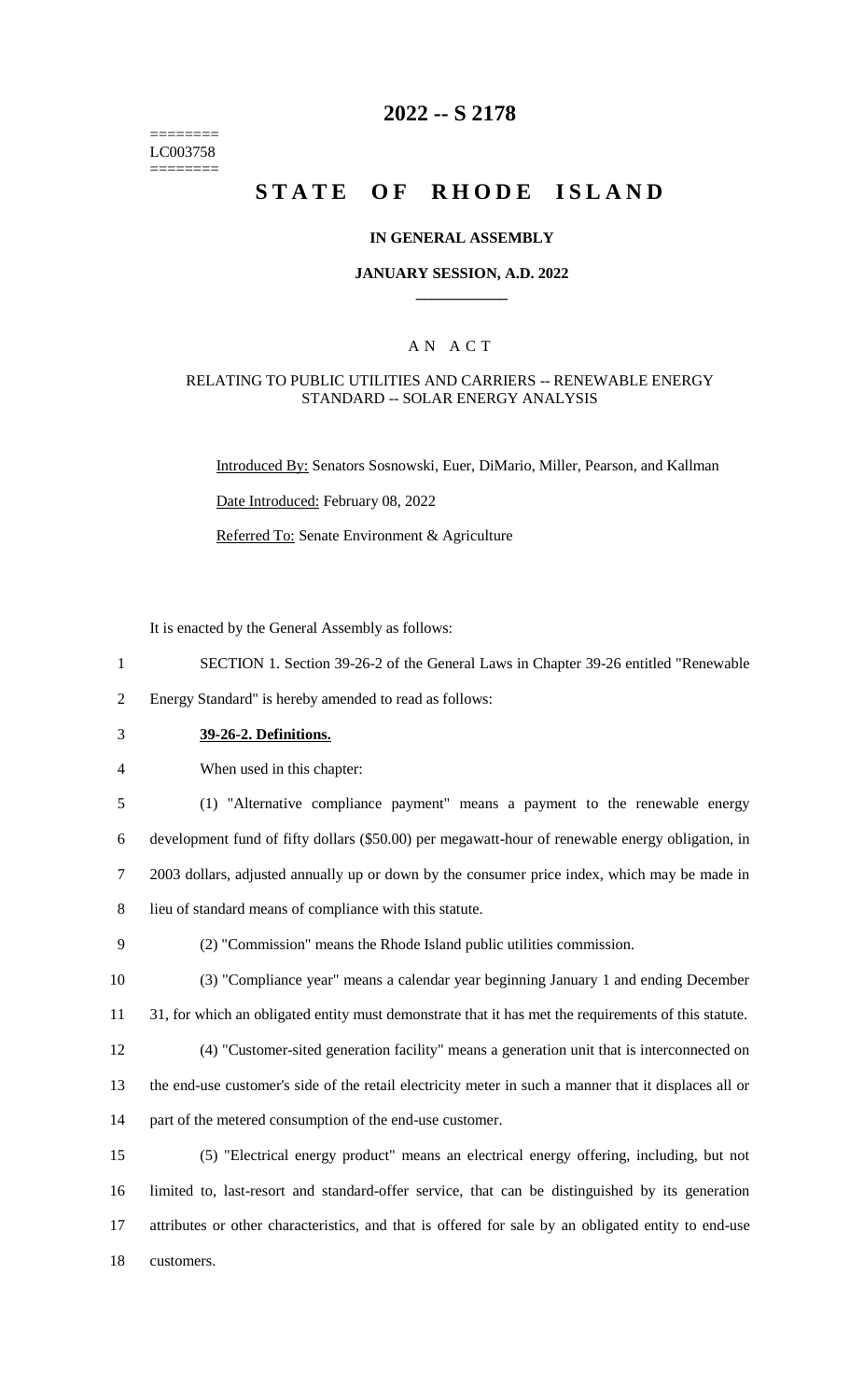(6) "Eligible biomass fuel" means fuel sources including brush, stumps, lumber ends and trimmings, wood pallets, bark, wood chips, shavings, slash, and other clean wood that is not mixed with other solid wastes; agricultural waste, food, and vegetative material; energy crops; landfill methane; biogas; or neat biodiesel and other neat liquid fuels that are derived from such fuel sources.

(7) "Eligible renewable energy resource" means resources as defined in § 39-26-5.

 (8) "End-use customer" means a person or entity in Rhode Island that purchases electrical energy at retail from an obligated entity.

(9) "Environmental justice" means the fair treatment and meaningful involvement of all

10 people regardless of race, color, national origin, English language proficiency, or income with

11 respect to the development, implementation, and enforcement of environmental laws, regulations, 12 and policies.

13 (9)(10) "Existing renewable energy resources" means generation units using eligible renewable energy resources and first going into commercial operation before December 31, 1997.

15  $\left(\frac{(10)(11)}{2}\right)$  "Generation attributes" means the nonprice characteristics of the electrical energy output of a generation unit including, but not limited to, the unit's fuel type, emissions, vintage, and

policy eligibility.

18  $\left(\frac{(11)(12)}{2}\right)$  "Generation unit" means a facility that converts a fuel or an energy resource into electrical energy.

20  $\left(\frac{(12)(13)}{(12)(13)}\right)$  "High-heat medical waste processing facility" means a facility that:

 (i) Generates electricity from the combustion, gasification, or pyrolysis of regulated medical waste;

 (ii) Generates electricity from the combustion of fuel derived from the gasification or pyrolysis of regulated medical waste; or

 (iii) Disposes of, processes, or treats regulated medical waste through combustion, gasification, pyrolysis, or any process that exposes waste to temperatures above four hundred degrees Fahrenheit (400ºF).

28 (14) "Interested parties" means persons or organizations that can affect, be affected by or perceive itself to be affected by a decision or activity. Interested parties are not limited to those with intervenor status.

 (13)(15) "NE-GIS" means the generation information system operated by NEPOOL, its designee or successor entity, that includes a generation information database and certificate system, and that accounts for the generation attributes of electrical energy consumed within NEPOOL.

 $\frac{(14)(16)}{14}$  "NE-GIS certificate" means an electronic record produced by the NE-GIS that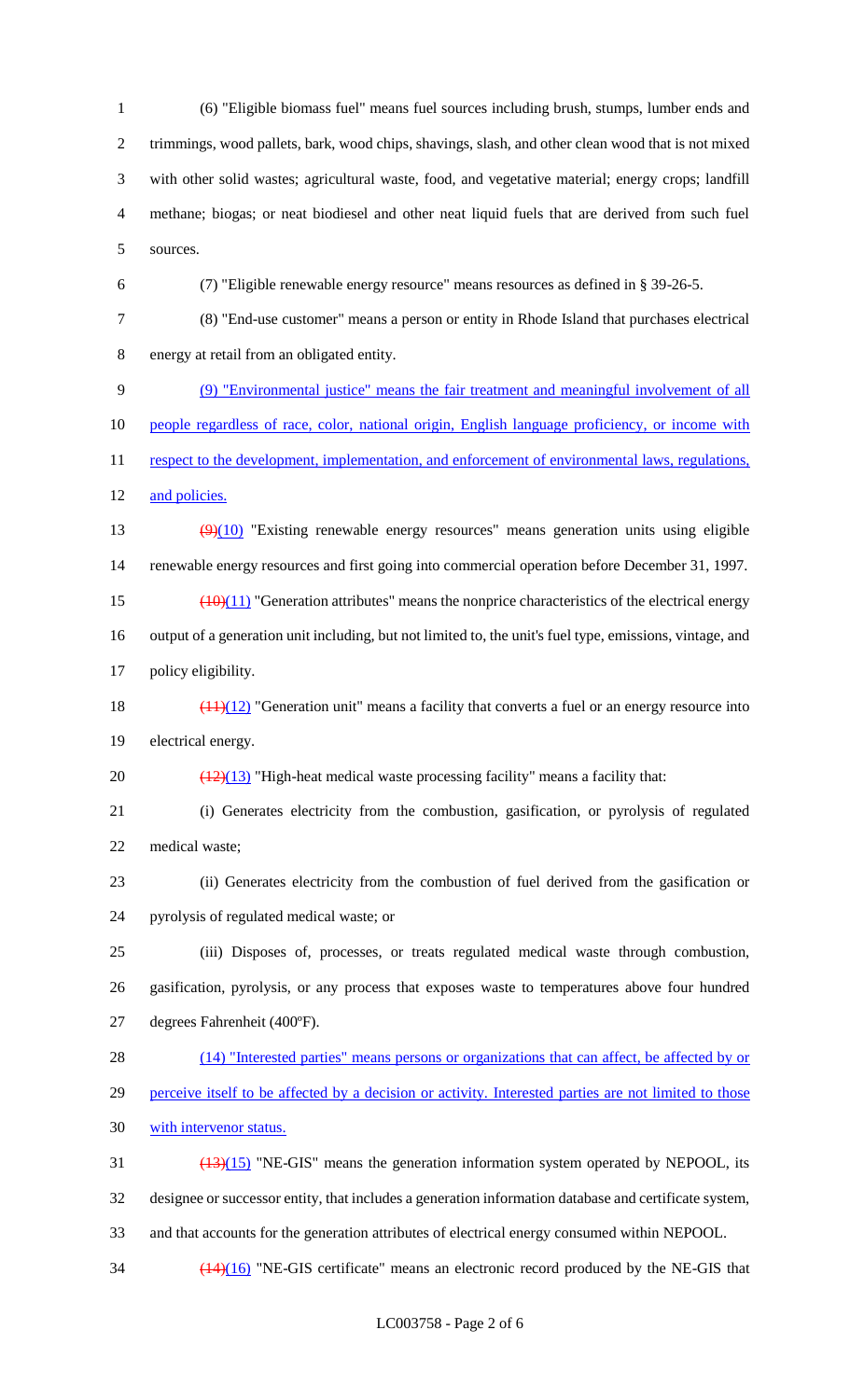- identifies the relevant generation attributes of each megawatt-hour accounted for in the NE-GIS.
- 

2  $\left(\frac{(15)(17)}{2}\right)$  "NEPOOL" means the New England Power Pool or its successor.

 (16)(18) "New renewable energy resources" means generation units using eligible renewable energy resources and first going into commercial operation after December 31, 1997; or the incremental output of generation units using eligible renewable energy resources that have demonstrably increased generation in excess of ten percent (10%) using eligible renewable energy resources through capital investments made after December 31, 1997; but in no case involve any new impoundment or diversion of water with an average salinity of twenty (20) parts per thousand or less.

 $\left(\frac{(17)(19)}{(17)(19)}\right)$  "Obligated entity" means a person or entity who or that sells electrical energy to end-use customers in Rhode Island, including, but not limited to: nonregulated power producers and electric utility distribution companies, as defined in § 39-1-2, supplying standard-offer service, last-resort service, or any successor service to end-use customers, including Narragansett Electric, but not to include Block Island Power Company as described in § 39-26-7 or Pascoag Utility District.

- (18)(20) "Off-grid generation facility" means a generation unit that is not connected to a utility transmission or distribution system.
- (21) "Predictable source of revenue" means a revenue source that is unlikely to
- 19 significantly change over the useful life of a given project.

 $20 \left( \frac{(19)(22)}{(19)(22)} \right)$  "Renewable energy resource" means any one or more of the renewable energy resources described in § 39-26-5(a).

 (20)(23) "Reserved certificate" means a NE-GIS certificate sold independent of a transaction involving electrical energy, pursuant to Rule 3.4 or a successor rule of the operating rules of the NE-GIS.

 $\frac{(21)(24)}{2}$  "Reserved certificate account" means a specially designated account established by an obligated entity, pursuant to Rule 3.4 or a successor rule of the operating rules of the NE-GIS, for transfer and retirement of reserved certificates from the NE-GIS.

 $(22)(25)$  "Self-generator" means an end-use customer in Rhode Island that displaces all or part of its retail electricity consumption, as metered by the distribution utility to which it interconnects, through the use of a customer-sited generation facility, and the ownership of any such facility shall not be considered an obligated entity as a result of any such ownership arrangement.

 (23)(26) "Small hydro facility" means a facility employing one or more hydroelectric turbine generators and with an aggregate capacity not exceeding thirty megawatts (30 MW). For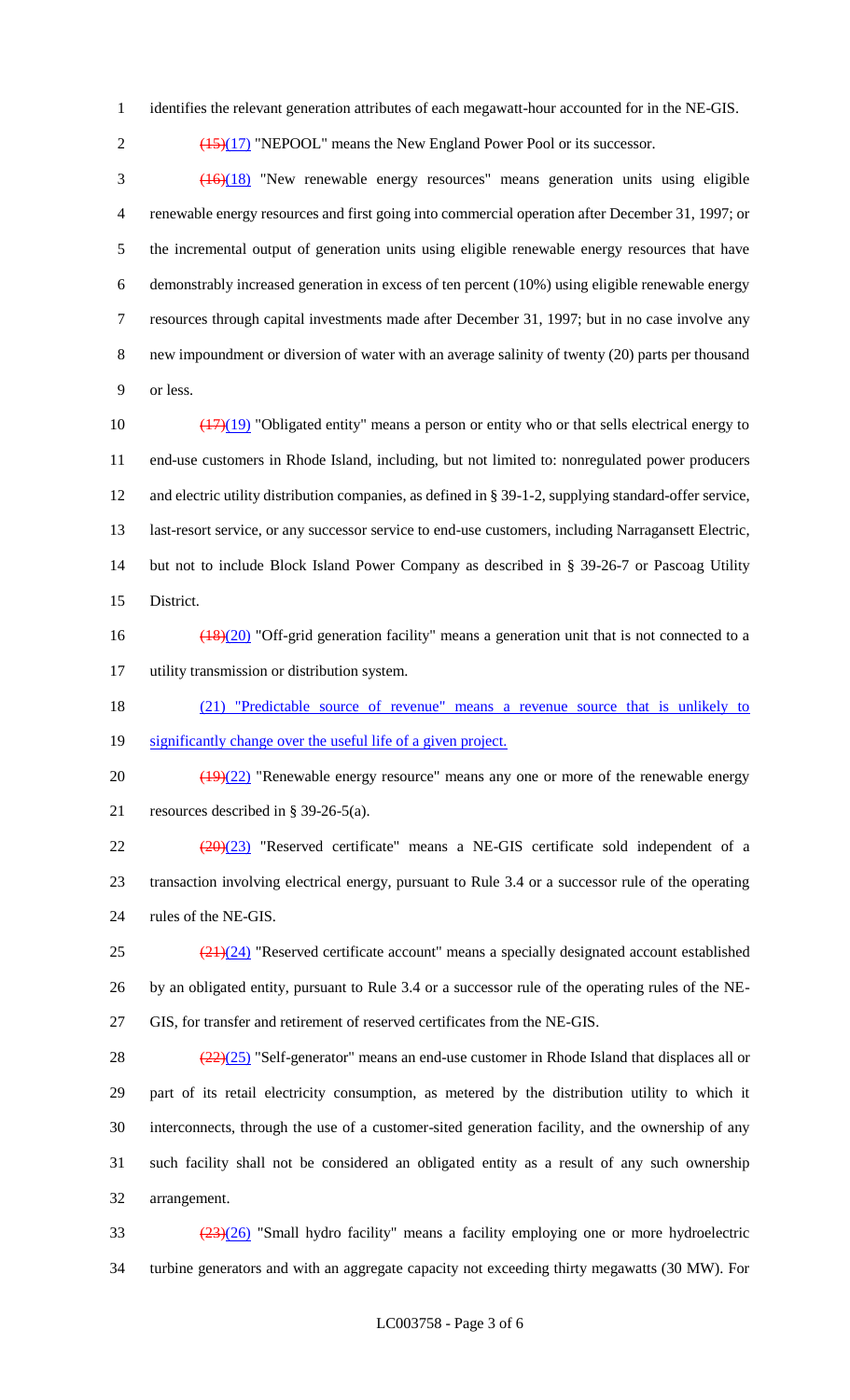purposes of this definition, "facility" shall be defined in a manner consistent with Title 18 of the Code of Federal Regulations, section 292.204; provided, however, that the size of the facility is limited to thirty megawatts (30 MW), rather than eighty megawatts (80 MW). SECTION 2. Chapter 39-26 of the General Laws entitled "Renewable Energy Standard" is hereby amended by adding thereto the following section: **39-26-11. Analysis of solar energy development.**  (a) In light of the changing solar energy market and chapter 6.2 of title 42 (the "act on climate"), and no later than sixty (60) days after passage of this section, the commission shall establish a docket to review and analyze solar energy development in Rhode Island. (b) The commission review and analysis conducted pursuant to this chapter shall include, 11 but not be limited to: (1) Compare and contrast all the various solar energy development programs in Rhode 13 Island and perform a cost-benefit analysis of expansion of each type of solar program; (2) Include and factor into consideration, in addition to direct costs and benefits, environmental costs and benefits, and other indirect and ancillary costs and benefits for each solar 16 energy development program; (3) Include and factor into consideration impacts on health, jobs, land use, environmental 18 justice, electric service reliability and affordable consumer rates; (4) Include and factor into consideration federal, state, local and other renewable investment tax credits, incentives and grants available for these programs; (5) Include and factor into consideration interconnection costs, the commission approved community large solar ceiling prices for the 2020 and 2021 renewable energy growth program years, historic community remote net metered rates between 2019 and 2021 and the project 24 subscriber process as well as the programmatic rules and cost differences; and (6) Address the developers' need for a predictable source of revenue which provides a 26 reasonable foundation for financing their projects against the need to assure that ratepayers are not paying more than necessary to achieve the megawatt targets set in the Renewable Energy Standard, 28 chapter 26 of title 39 (the "renewable energy standard") and the Act on Climate, chapter 6.2 of title 29 42 (the "act on climate"); and (7) Include and factor into consideration the state's goals in chapter 26 of title 39, and 31 chapter 6.2 of title 42. (c) For each type of solar energy development program the commission shall determine: (1) Whether the benefits of further expansion of each program exceeds the costs; and (2) Whether sustainability and stability of each program can be maintained without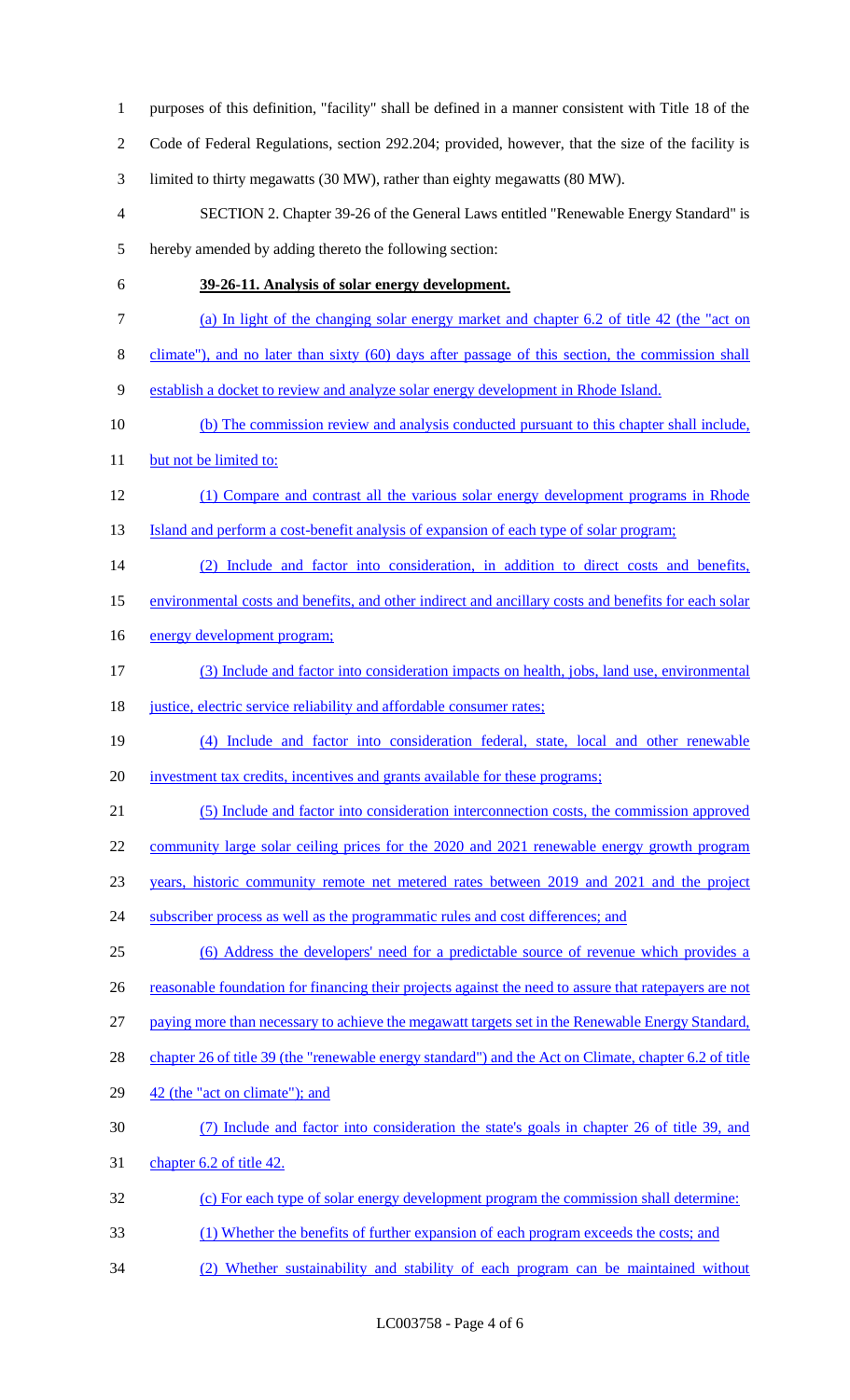1 unreasonable burden to ratepayers.

| $\sqrt{2}$     | (d) Taking subsections (a), (b), and (c) of this section into consideration, in its report on       |
|----------------|-----------------------------------------------------------------------------------------------------|
| $\mathfrak{Z}$ | the review and analysis, the commission shall make a reasoned recommendation of which solar         |
| $\overline{4}$ | energy development program or programs, combination of programs or new programs is or are the       |
| 5              | most reasonable and effective means of procuring the best value for distributed solar resources at  |
| 6              | the overall best rate to Rhode Island ratepayers.                                                   |
| $\tau$         | (e) The electric distribution company, as defined in § 39-26.2-3, shall furnish all relevant        |
| $8\,$          | renewable energy and interconnection data to the commission within thirty (30) days of the docket   |
| 9              | being established.                                                                                  |
| 10             | (f) Prior to the draft report and recommendations, the commission shall provide for at least        |
| 11             | three (3) public meetings through an informal process that provides for meaningful public           |
| 12             | engagement.                                                                                         |
| 13             | $(g)$ The commission shall provide a minimum of thirty (30) days for public comment on              |
| 14             | the report and host at least one technical working session for interested parties to comment on the |
| 15             | criteria listed above and other data utilized by the commission in making its recommendations. The  |
| 16             | commission shall conduct an inclusive process that allows for meaningful public engagement and      |
| 17             | publicly and financially accessible meetings and may hold other technical working sessions and/or   |
| 18             | evidentiary hearings, as needed.                                                                    |
| 19             | (h) The commission shall issue its report on Rhode Island's solar energy development                |
| 20             | programs with its review, analysis and recommendations to the governor, the senate president and    |
| 21             | the speaker of the house no later than one year after the docket's establishment date.              |
| 22             | SECTION 3. This act shall take effect upon passage.                                                 |

======== LC003758  $=$